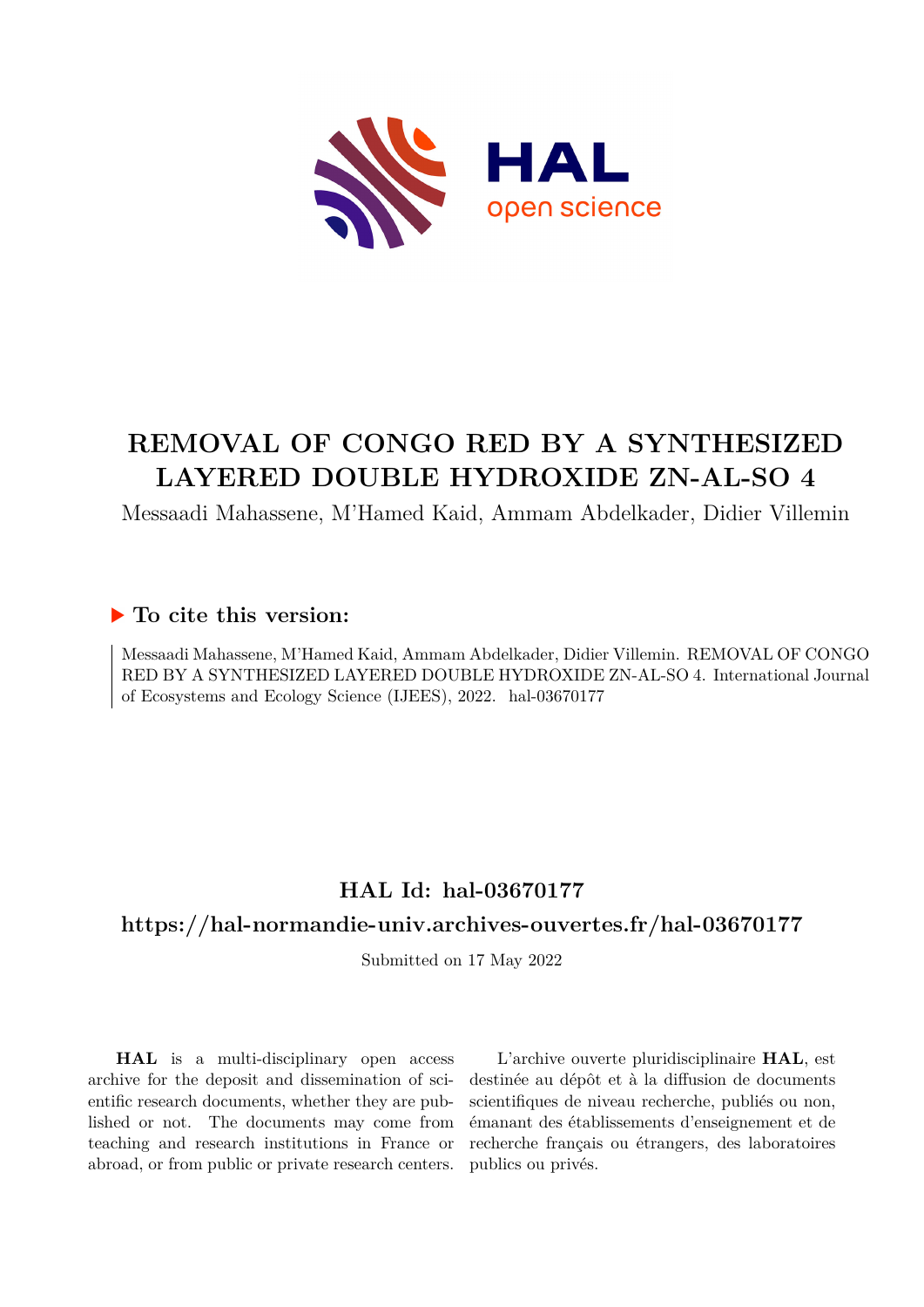#### **REMOVAL OF CONGO RED BY A SYNTHESIZED LAYERED DOUBLE HYDROXIDE ZN-AL-SO<sup>4</sup>**

# **Messaadi Mahassene1 , Kaid M'hamed1 , Ammam Abdelkader2\* , Didier Villemin3**

*1University of Saida Dr. Moulay Tahar, Laboratoire d'études physico-chimiques, Faculty of Sciences, Department of Chemistry, Box 138, Ennasr Saida. Algeria;*

*2\* University of Saida Dr. Moulay Tahar, Laboratory of biotoxicology, pharmacognosy and valorisation of plants, Faculty of Sciences, Department of Biology, Box 138, Ennasr Saida. Algeria ;*

*3Laboratoire de Chimie Moléculaire et Thioorganique. Ensicaen, UMR CNRS 6507, INC3M, FR 3038, 14050 Caen, France;*

#### **ABSTRACT**

The colored wastewaters from the textile industries may show toxic or carcinogenic eff ects on the organism, when discharged into the rivers and lakes, which are changing their biological life. Therefore, in this study, the removal of Congo red by  $Zn-Al-SO<sub>4</sub>$  layered double hydroxide has been achieved.  $Zn-Al-SO_4$  material was prepared by a facile co-precipitation method at constant pH, resulting in a suitable material for the adsorption of Congo red dye. The structure and morphology of the  $Zn-Al-SO<sub>4</sub>$  adsorbent were investigated using XRD, FT-IR, and BET and MEB techniques. Layered double hydroxides (LDHs) have been widely investigated in a wide range of applications in health, in the pharmaceutical industry and in the material of biotechnology industries. In this work the synthesis of Zn/Al double layered hydroxides by chemical co-precipitation method (molar ration 3). The samples were characterized and confirmed by X-ray diffraction (XRD), BET analysis, and infrared spectroscopy. A series of experiments was then carried out to study the influence on the adsorption capacity of certain parameters such as the amount of the adsorbent, the pH, the contact time, the initial dye concentration, the ionic strength effect and temperature. All the results obtained show that the adsorption kinetics of the dye on our material is well described by the second order model. The adsorption isotherms of the adsorbent / adsorbate systems studied are satisfactorily described by the Langmuir mathematical model. The intra-particle scattering model confirms the physisorption phenomenon Negative values of free energy prove that the phenomenon is physisorption. On the other hand, the thermodynamic study revealed that the adsorption is spontaneous and exothermic. The recovery of the material and reuse shows that the property of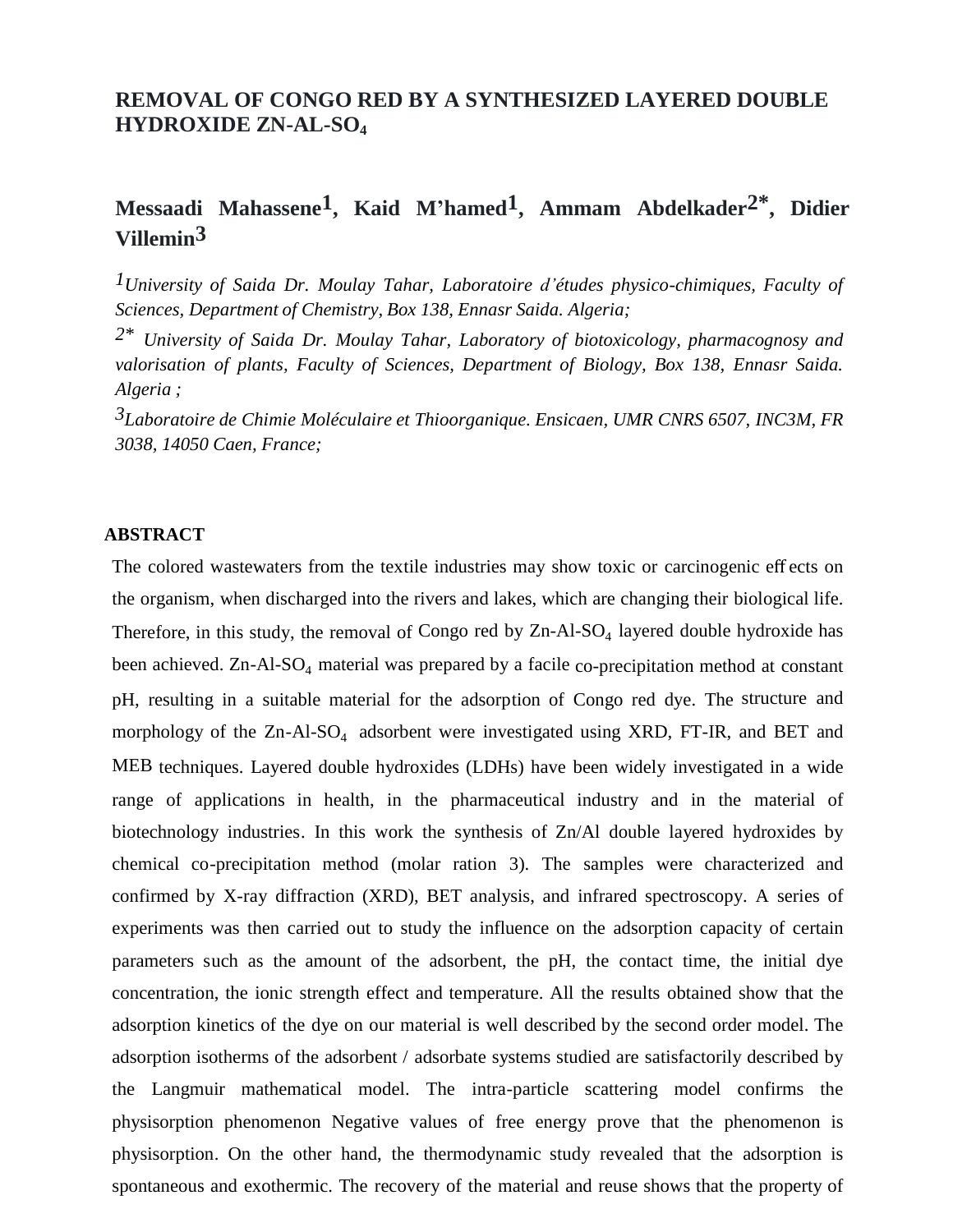being able to regenerate is remarkable.

**Key words:** LDH, Congo red, Adsorption, Regeneration.

#### **INTRODUCTION**

Increasing environmental pollution caused by the rapid growth of technology is one of the serious concerns of global societies (Boulaiche et al., 2019). The growth of civilization and industrialization has led to the destruction of water resources (Järup., 2003; Niazi et al., 2009; Sajid et al., 2018). More than 10,000 dyes have been widely used in textile, rubber, paper, plastics, leather, cosmetic, pharmaceutical, and food industries, which generated huge volume of wastewater every year (Tahmasebi et al.,2015; Luo et al.,2015; Qu et al., 2017; Zhao et al., 2016). Annually the production of dyes is estimated at around 1.6 million tons which 10–15% of this amount is discharged to sewage. Exposure to these species causes skin irritation, respiratory problems, and cancer (Carro et al., 2015; Wang et al.,2016). In addition, the produced colored wastewater from the dye manufacturing and textile industries eff ects on biological life when is discharged into rivers and lakes without wastewater treatment. The long history of red coloring elements are figured out in two periods separated by a approximately recent year, 1858, marked by the invention of the first synthetic red dye. Previously, in the 19th century, foods were colored with natural red dyes, including cochineal red, beetroot red, madder, and metal salts as well. Yet, it had been merely following the invention of red dyes resulting from chemical synthesis that their use within the food industry spread from 1880. If the fields of application of red dyes remain very varied (the textile industry remains the main sector making use of these compounds), we note that since a few decades, the global food industry uses more and more significant amount of natural or artificial red dyes, in particular in confectionery, desserts, drinks, but also in cold cuts, fruits and vegetables and sugar. Otherwise, these compounds have a toxic character causing significant disturbances in the various natural mechanisms existing in the flora (selfpurification power of watercourses, inhibition of the growth of aquatic plants, etc.) and in the fauna (destruction of a category of fish, microorganisms, etc.) (Alipour et al., 2021) and can persist a long time in this environment.

Besides to the toxicity and health risks of these pollutants, the wide kinds of red dyes usually have complex structure and non-biodegradable molecular due to their high molecular weight, so that is very hard to eliminate from environments (Gong et al., 2011). These are the reasons that the effective removal of these pollutants from water and their treatment before discharging into the water stream is a great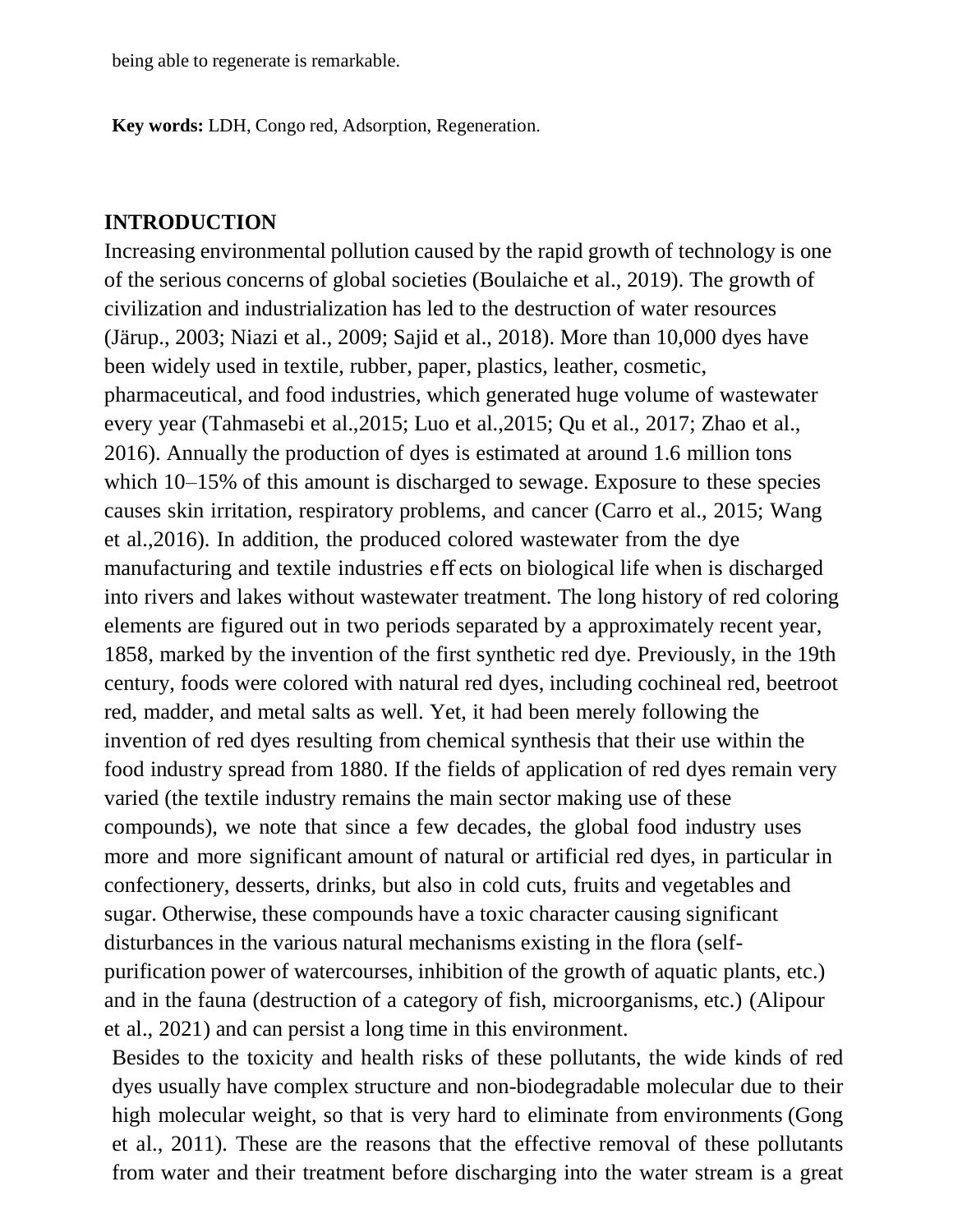subject of research nowadays (Sajid et al., 2018). Diff erent methods are used to remove organic pollutants, such as dyes from wastewater (Agarwal et al.,2017), like ozonation (Joshi et al.,2020), coagulation (Chen et al., 2010), electrocoagulation (Wang, K et al., 2016) photocatalytic removal (Ferrandon et al., 2001), membrane filter (Xu et al.,2015), and adsorption (Mnasri-Ghnimi et al., 2015; Naseem et al., 2019). Among various methods, and using a suitable adsorbent, adsorption is widely used as a reasonable technique due to its simplicity, ease of use, low cost, high efficiency and the availability of the materials (Lahreche et al., 2022).

The objective of this work is to prepare and characterize  $(ZnA1-SO<sub>4</sub>)$  by co precipitation method. This green adsorbent has been used to study the effects of different parameters on Congo red adsorption, such as pH of the aqueous solution, quantity of hybrid material, initial concentration of heavy metal ion, adsorption equilibrium time, stirring speed, salts effects and temperature.

### **MATERIAL AND METHOD**

#### *Experimal Materials*

The reagents used in this study were  $Zn$  Al-SO<sub>4</sub> synthesized in the laboratory (Kadari et al., 2017; Mahassene et al., 2016), the raw materials  $ZnSO<sub>4</sub>$  (Riedel De Haen), Al<sub>2</sub>(SO4)<sub>3</sub> (Riedel De Haen), nitric acid (64% Riedel De Haen), Congo red (98%, Sigma Aldrich), NaOH (99%, Riedel De Haen), Na<sub>2</sub>SO<sub>4</sub>, KNO<sub>3</sub> (99%, Riedel De Haen), UV/Vis spectra were obtained using a UV/Visible double beam type'' OPTEZEN 3220'' spectrometer to analyze the concentration of congo red in aqueous solution, a digital pH meter Consort C863 type.

#### *Methods*

#### *Synthesis of the ZnAlSO<sup>4</sup>*

 $Zn-Al-SO<sub>4</sub>$  was prepared using a co-precipitation method similar to that described by Miyata (Miyata., 1975) with a Zn/Al ratio of 3 a. In a reactor, 150 mL of an aqueous solution of metallic sulphates (0.75 M in  $ZnSO_4$  and 0.25 M in  $Al_2(SO_4)_3$ was added drop wise, at 25°C and under magnetic stirring. 1.5 M NaOH was added to maintain the pH of the reaction mixture constant at  $10.5 \pm 0.1$ . When the reaction was achieved, the resultant gel was made under reflux at 60-70°C during 15 hours to permit crystal growth. After ripening, at room temperature for 24 h in mother liquors, the mixture was filtered, washed several times then dried, a white precipitate was obtained.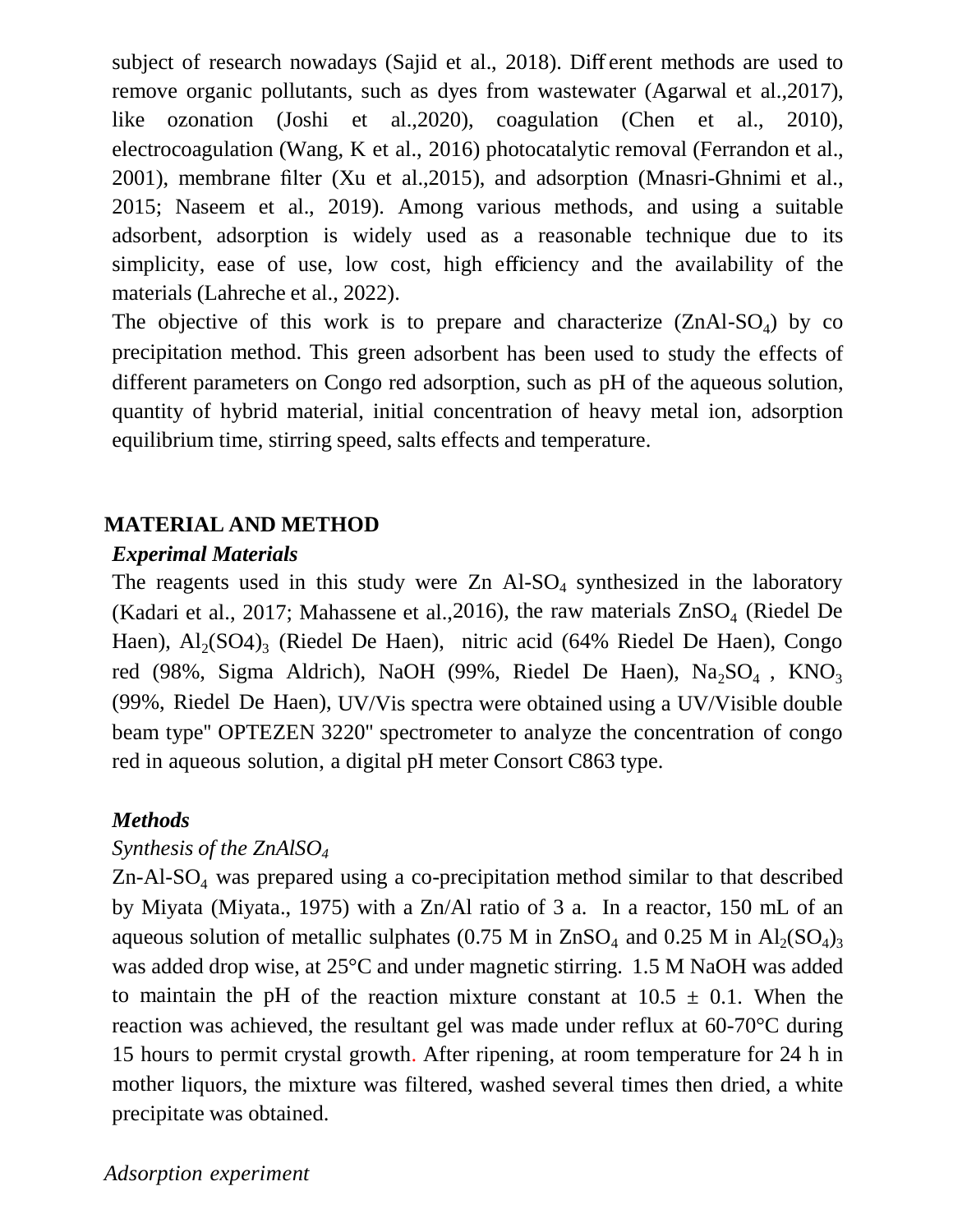The LDH of type  $ZnAl-SO<sub>4</sub>$  with a molar ratio of 3 has been prepared by the method of co-precipitation described by Miyata. In this work, we have chosen the method of spectrophotometry molecular absorption as colorful indicator for the determination of Congo red at  $\lambda_{\text{max}} = 500 \text{ nm}$  (Guiza et al., 2022) Several mixtures of solid phase  $(ZnAl-SO<sub>4</sub>)$  and aqueous phase of the dye are subjected to magnetic stirring. After separating the two phases by centrifugation, the amount of Congo red remaining in the aqueous phase has been determined by spectrophotometry visible UV/V (double beam type'' OPTEZEN 3220'' spectrometer), The amounts of Congo red adsorbed are calculated from the following equation (1):

$$
q_e = \frac{(C_0 - C_c)V}{m} \tag{1}
$$

Where C<sub>0</sub> and Ce are the initial and equilibrium concentrations of Congo red (mg  $L^{-1}$ ) respectively; m the amount of adsorbent (g) and V the volume of solution (L). The efficiency percentage (Y) of dye removal was calculated as follows (equation (2):

$$
Y\% = \frac{(C_0 - C_e)}{C_0} \times 100
$$
 (2)

#### *Characterization techniques*

#### *XRD Analyses*

Powder X-ray diffraction (XRD) data were collected on a PANAnalytical X'Pert Pro diffractometer in reflection mode at 40 kV and 40 mA using Cu Kα radiation (1.5405980 Å). Scans were recorded from  $5^{\circ} \le 20 \le 100^{\circ}$  with varying scan speeds and slit sizes. Samples were mounted on stainless steel sample holders.

### *FTIR Analyses*

Fourier transform infrared (FTIR) spectra were recorded using a Perkin Elmer 16 PC-FTIR equipped with a thermostat to maintain the temperature of the sample at  $25.0 \pm 01$  °C on KBr pellets in the range of 4000-400 cm<sup>-1</sup>.

### *BET analyses*

Specific surface areas and pore size were analyzed using the Brunauer–Emmett– Teller (BET) method. The samples were measured from the N2 adsorption and desorption isotherms at 77 K collected from a Quantachrome Autosorb-6 surface area and pore size analyzer.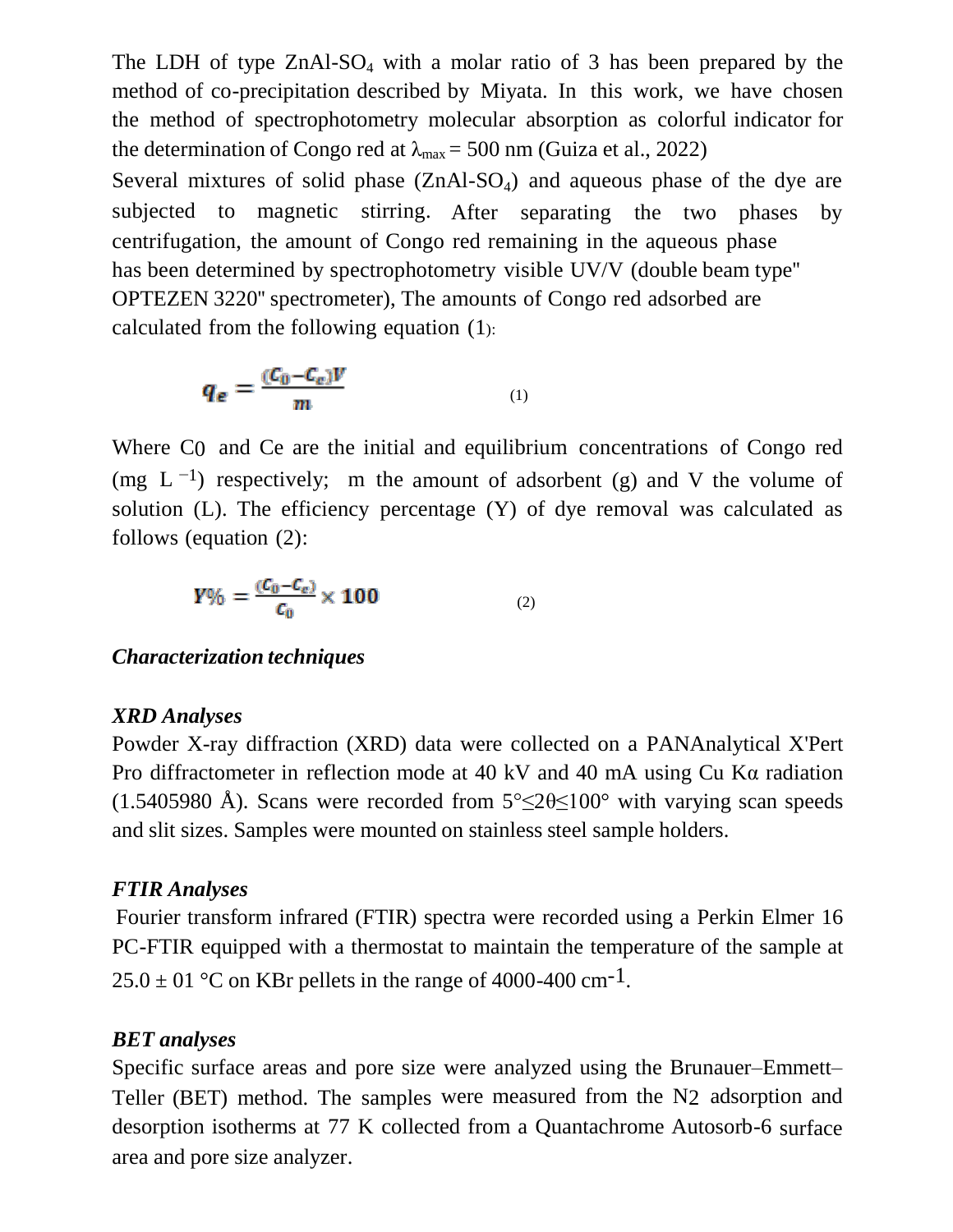#### *UV/V analyses*

A UV/Visible double beam type'' OPTEZEN 3220'' spectrometer was used for UV–vis spectral measurements.

The accuracy and the precision of the method on the instrument were determined by measuring the absorbance at 500 nm against the prepared standards in the concentration range of  $(10^{-3} \text{ to } 10^{-6} \text{ mol/}1)$  (Chen et al., 2010). A standard curve for UV-vis measurement demonstrated high degree of accuracy with a coefficient of regression,  $R^2=99.7$  %, was used in the calculation of unknown UV-vis concentrations from absorbance readings.

# **RESULTS AND DISCUSSION**

#### *X-ray diffraction*

The powder XRD pattern of  $Zn-Al-SO<sub>4</sub>$  is presented in figure (Figure 1). The diffraction peaks corresponding to the LDH phase are observed at the 2θ position 12.4, 20, 27.5, 37.2, 42. and 47.1 having the respective *d*-values

10.94, 5.47, 3.66, 2.66 and 2,.18 and the respective miller indices are 003, 006, 015, 018, 110 and 113 characteristic of an LDH phase with a basal spacing of 7.98  $A^{\circ}$  and an inter metallic distance of 1.52  $A^{\circ}$ . The XRD patterns corresponding to the rhombohedral symmetry (space group, R-3m) are indexed in an hexagonal lattice. The (a) and (c) lattice parameters are estimated using (110) and (003) reflections, respectively.



Figure 1. DRX pattern of ZnAl-SO4

# *Fourier transformed infrared spectroscopy analysis (FTIR)*

The spectra FTIR of  $ZnAl-SO<sub>4</sub>$  is shown in Figure 2. The presence a very intense band peak around  $3458$  cm<sup>-1</sup> corresponds to the vibration of the hydroxide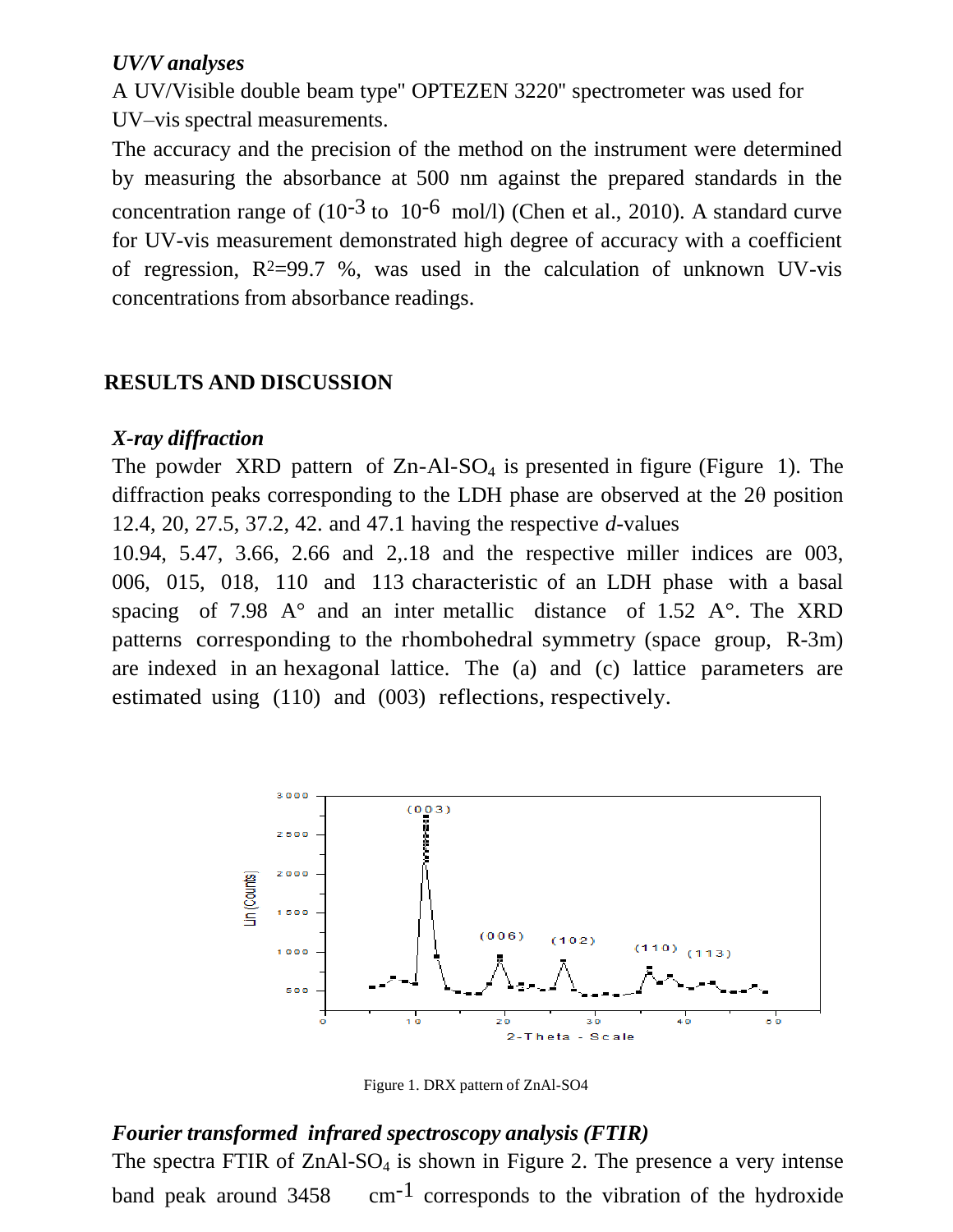groups of the molecules water. The band recorded at  $1620 \text{ cm}^{-1}$  can be assigned to intercalated water molecules deformation. Lattice vibrations appear in the 430-559 cm<sup>-1</sup> range. The weak band at 2100 indicates the binding vibration of  $SO_4^2$ . The band at 1352 cm-1 indicates the presence of small amounts of carbonate in the galleries (Delgado et al., 2008).



Figure 2. FTIR spectrum of Zn-Al-S0<sup>4</sup>





Figure 3. Adsorption isotherm for ZnAl-SO4

Table 1. Pore properties and specification surface area of ZnAl-SO4

|           | BETsurface area $(m2g-1)$ | Pore volume $\text{cm}^3\text{g}^{-1}$ ) | Average pore size(nm) |
|-----------|---------------------------|------------------------------------------|-----------------------|
| Zn/Al-LDH | سەلىكە 1                  | $J \cdot \mathcal{L}$                    |                       |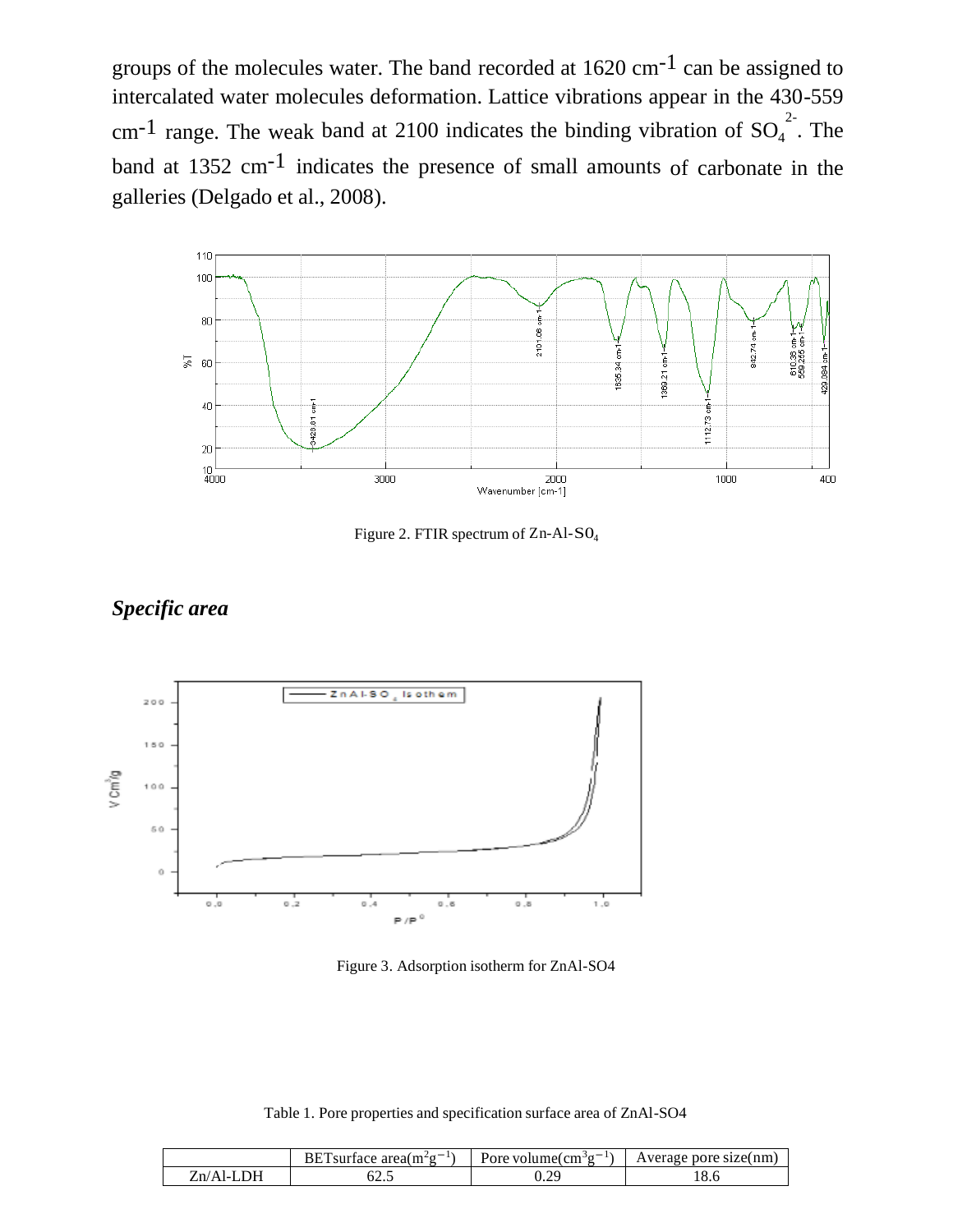#### *Morphology*

SEM images of ZnAl-SO<sub>4</sub>-LDH are presented in Figure 4. The images clearly show that the sample existing lamellar particles with hexagon layer structure, which is the typical structure of the hydrotalcite-like material.



Figure 4. SEM image of ZnAl-SO4

# *Effect of various parameters on Congo red dye removal efficiency*

Different parameters have been investigated to study the retention yield of Congo red dye

### *Effect of stirring speed*

We observe that the adsorption rate depends on the stirring speed. On the other hand, it is fast for  $t < 10$  min, then it remains constant (Figure 5). The agitation speed affects the resistance to the transfer of material outside the clay particle, this with accordance with literature (Guiza et al., 2019).



Figure 5. Effect of stirring speed on the retention of Congo red

 $M = 0.025g$  et C=55,74 mg/L .T=25°C

# *Effect of material amount on the e*ffi*ciency of Congo red removal*

Three volumes of the dye solution with 55,74 mg/L has been prepared and added to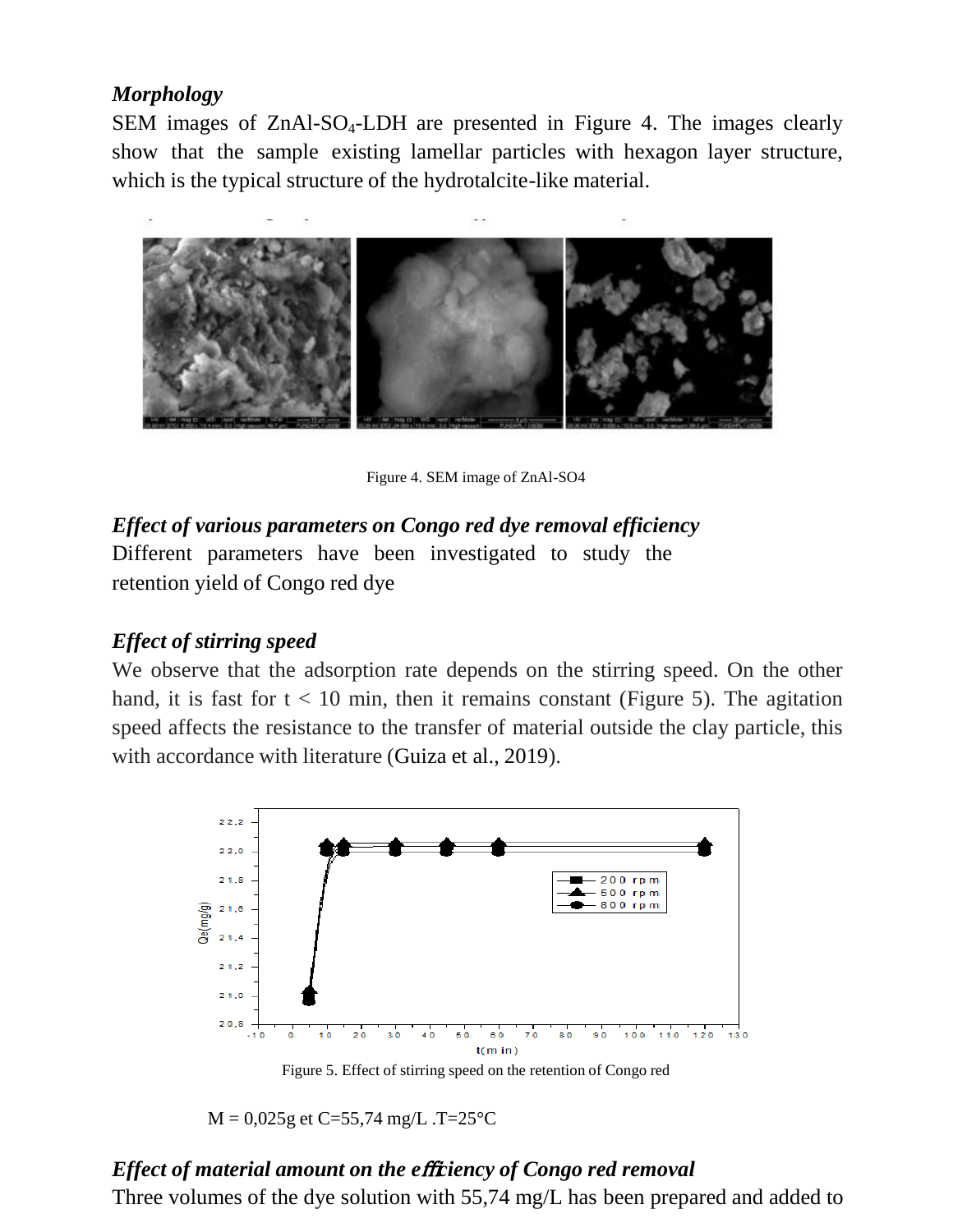four different amounts of ZnAl- $SO_4$  LDH: 0.025, 0,035, 0.045 and 0.055 g. The best yield has been obtained with a mass 0.025 g reaching 99,9 % with average stirring speed of 500 rpm as shown in the graphical representation on figure 6. This is explained by the attainability of the sites of the adsorbent. The mass transfer of the dye in the external film can be controlled by the LDH amount; the increase in the LDH dose contributes to the increase of the transfer coefficient in the liquid film.



Figure 6. Adsorbent amount effect on the Congo red retention

 $T=25C^{\circ}$ , [Dye] = 55,74 mg/L

# *E*ff *ect of dye concentration on the removal efficiency*

Various concentrations of congo red dye was used: 5.57, 34.83 and 55.74 mg/L with an amount of  $(ZnA1-SO<sub>4</sub>)$  adsorbent 0.025 g. and under 500 rpm. The results are presented in Figure 7. It has been shown that the best retention yield is obtained with a concentration 55, 74 mg/l. The results are gathered in figure 7.



Figure 7. Concentration effect on the retention of Congo red.  $T = 25C^{\circ}$ , m = 0,025 g

### *E*ff *ect of pH on the e*ffi*ciency of Congo red removal*

The removal of Congo red has been investigated in the pH range from 3.5 to 12 by adding nitric acid  $HNO<sub>3</sub>$  in different solutions with an adsorbent dose of 0.025 g. According to the results shown in Figure 8, we noted that the removal of dye by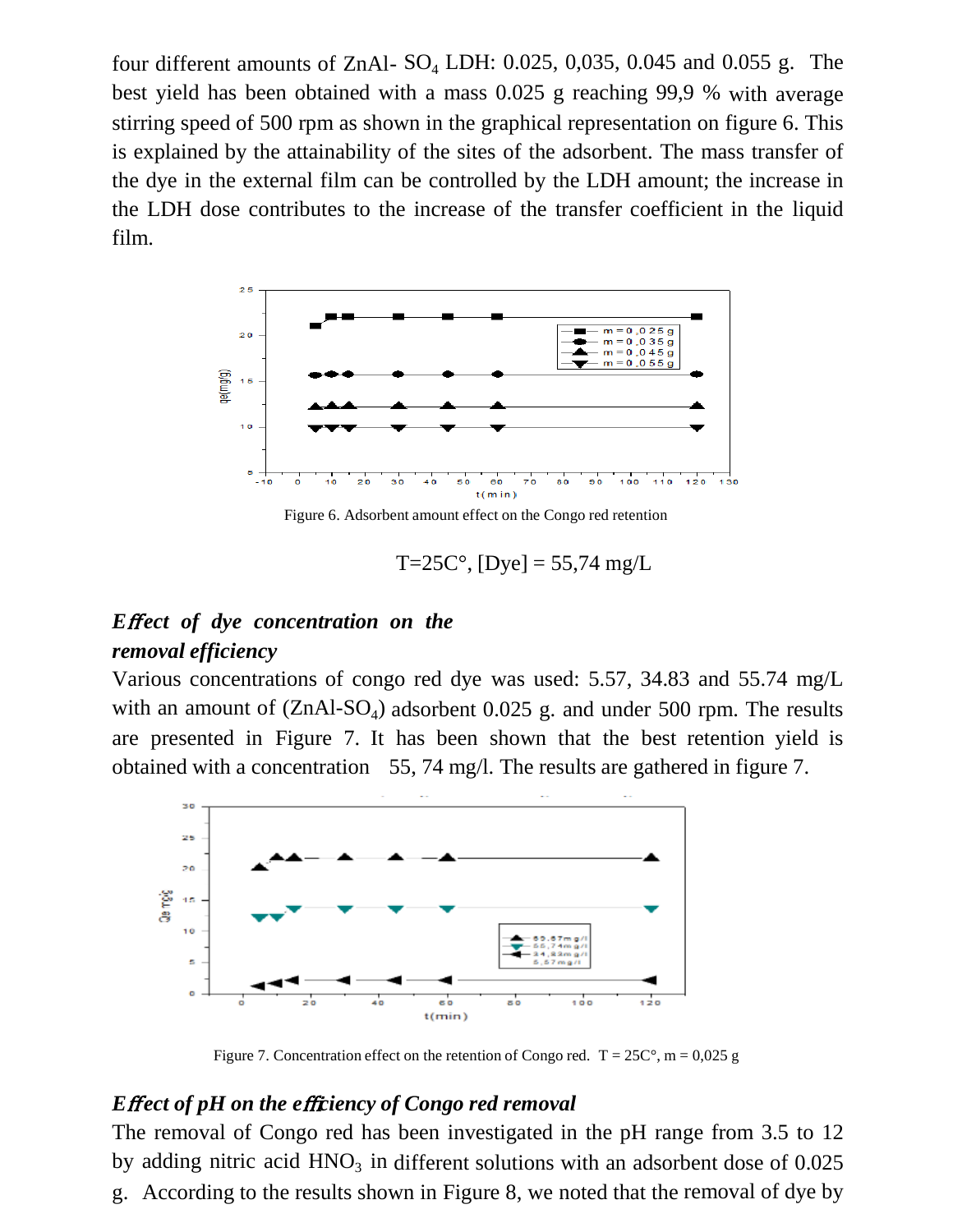the ZnAl-SO<sub>4</sub> is much more important at  $pH=8$  with best adsorption capacity of 23 mg/g. That is to say the more acidic ( $pH = 3.5$ ) is the solution, the less dye are extracted. This is probably due either to competition between the ionic organic pollutant dye in solution and the ions released by the nitric acid or to the non- stability of the LDH in acidic solution.



Figure 8. Effect of initial solution pH on the dye retention. T=25C°, m=0,025 [dye] = 55,74 mg/L

#### *E*ff *ect of temperature on the e*ffi*ciency of Congo red removal*

The effect of temperature on the extraction yield has been studied in the temperature range from 40 to 60 $^{\circ}$ C. Thermodynamic parameter, free energy ( $\Delta G^{\circ}$ ), enthalpy  $(AH^{\circ})$  and entropy  $(AS^{\circ})$  have been determined; by the application, at the extraction equilibrium, of the following thermodynamic relations (Mahassene et al.,2016):

$$
\Delta G^{\circ} = \Delta H^{\circ} - T\Delta S^{\circ}
$$
\n
$$
\ln \Delta G^{\circ} = -RT \ln K_d
$$
\n(3)

From these two equations, the following expression was obtained:

$$
\ln k_d = \frac{\Delta S^\circ}{R} - \frac{\Delta H^\circ}{RT} \tag{5}
$$

The calculation of certain thermodynamic parameters is essential in determining the nature of the retention process. The equilibrium constant Kd, can be calculated from the following relation:

$$
\mathbf{K}_{\mathbf{d}} = \frac{\mathbf{q}\mathbf{e}\left(\frac{\mathbf{m}}{V}\right)}{\left[\mathbf{C}\mathbf{0} - \mathbf{q}\mathbf{e}\frac{\mathbf{m}}{V}\right]}
$$
(6)

The capacity of adsorption (q) of the studied heavy metals by the LDH is determined by the following relation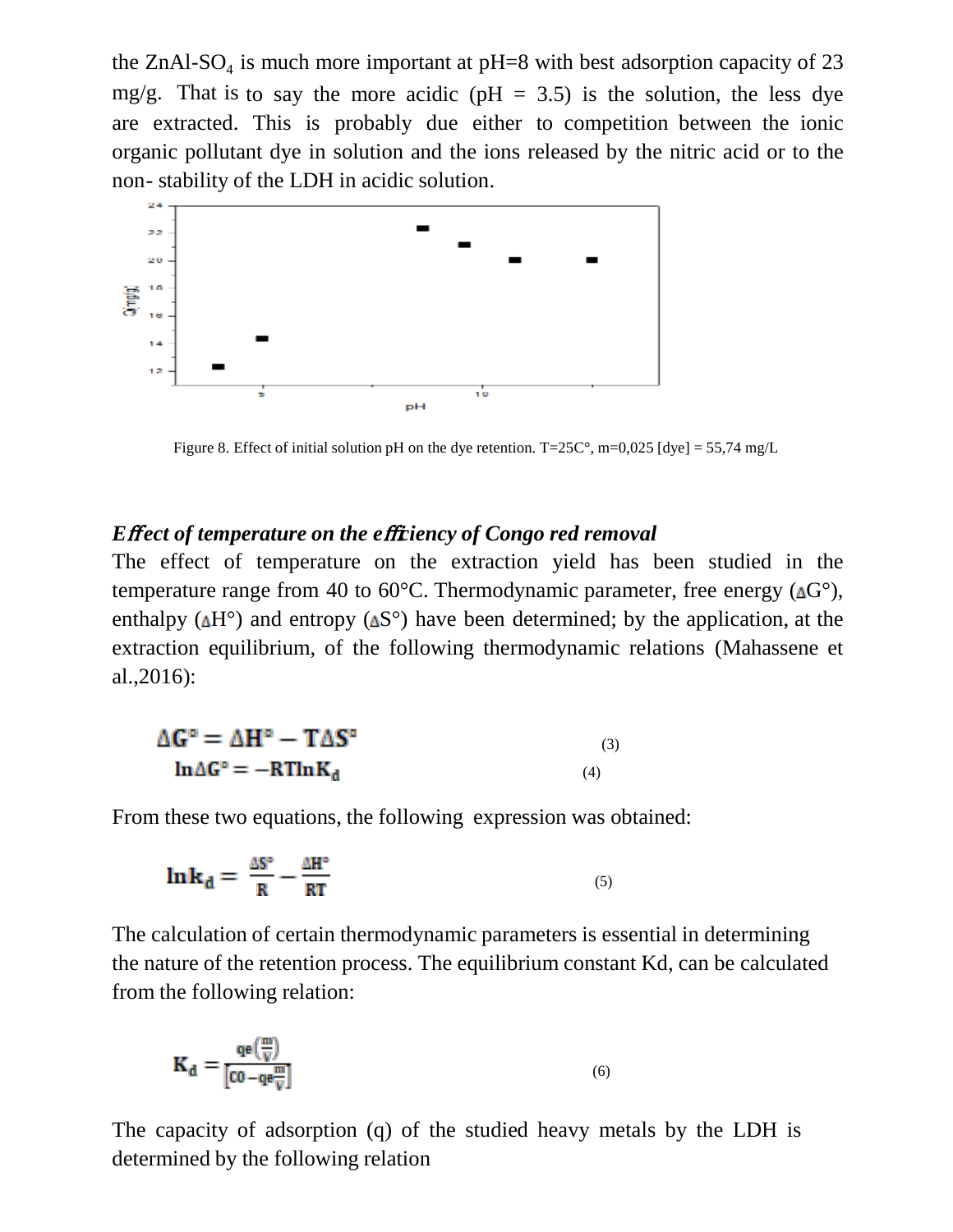$$
q(mg/g) = \frac{(C_0 - C_0) . V.M}{m}
$$

(7)

*qe: the capacity of the adsorption at equilibrium C0: initial concentration of Cong red in mg/L Ce: the concentration of the Cong red at equilibrium in mol/lL V: the volume of the solution of the treated Cong red (10 mL) M: the molar mass of Congo red dye m: the mass of ZnAl-SO<sup>4</sup> (0.025 g) R: the perfect gas constant*  $(R = 8.314 \text{ J} \text{ mol}^{-1} \text{K}^{-1})$ *Kd: the distribution coefficient between the aqueous and solid phases*

The thermodynamics parameters are listed in Table 2, where  $\Delta G^0$  values were obtained by plotting lnK against 1/T for the Langmuir data.



Figure 9. lnKads fonction of 1/T for the congo red retention

The results of the thermodynamic study show that in (Table 2):

The negative ∆H°value indicates the exothermic nature of adsorption of the Congo red and was less than 10 kcal/mol indicating physical adsorption. The ∆G°values obtained were negative meaning that the adsorption was spontaneous and positive value of ∆S° suggested a slight increase in the randomness at the solid/solution interface during adsorption of dye on to the adsorbent.

Table 2. Adsorption Thermodynamic parameters at 303K

| Thermodynamic | -                             | - 1                            | $\Lambda$ .kcal            |
|---------------|-------------------------------|--------------------------------|----------------------------|
| Parameters    | $\Delta G^{\circ}$ (kcal. mol | $\Delta H^{\circ}$ , (kcal.mol | $\Delta S^{\circ}$ (cal.m) |
| Values        | $-1.55$                       | $-0.088$                       | 4.83                       |

#### *Adsorption isotherm*

The study of the adsorption isotherm is fundamental and plays an important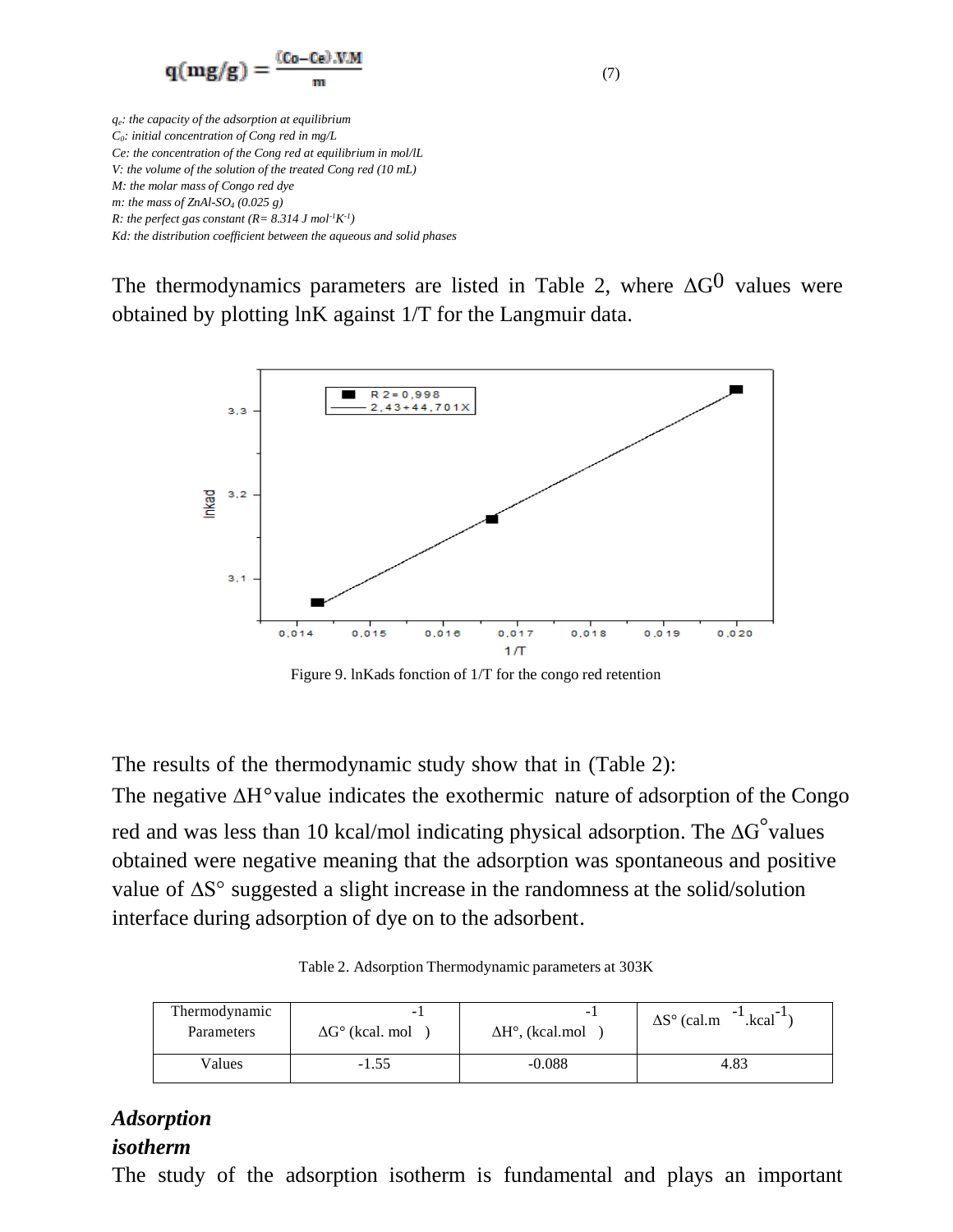role in determining the maximal capacity of adsorption. In order to adapt for the considered system, an adequate model that can reproduce the experimental results obtained, Langmuir, Freundlich and Dubinin-Radushkevich models have been considered.

In Figure 10, the quantities adsorbed according to the concentrations of the aqueous solution in equilibrium shows that the isotherm is of L-type which is obtained when the adsorption of the solvent is low and when the molecules are not oriented vertically but rather flat. In this case, the adsorption of the solute on the solid takes place in a monolayer.



Figure 10. Graphical representation of the isotherm of the Congo red aqueous solution

# *Langmuir isotherm model* Mathematically, Linearization of Langmuir isotherm model is defined as:



*Where qm is the monalayer capacity of the adsorbent, and KL is the Langmuir adsorption constant. qm and KL* can be determined from the slope and intercept, respectively from the plot of  $1/q$ e versus  $1/Ce$  (figure 11).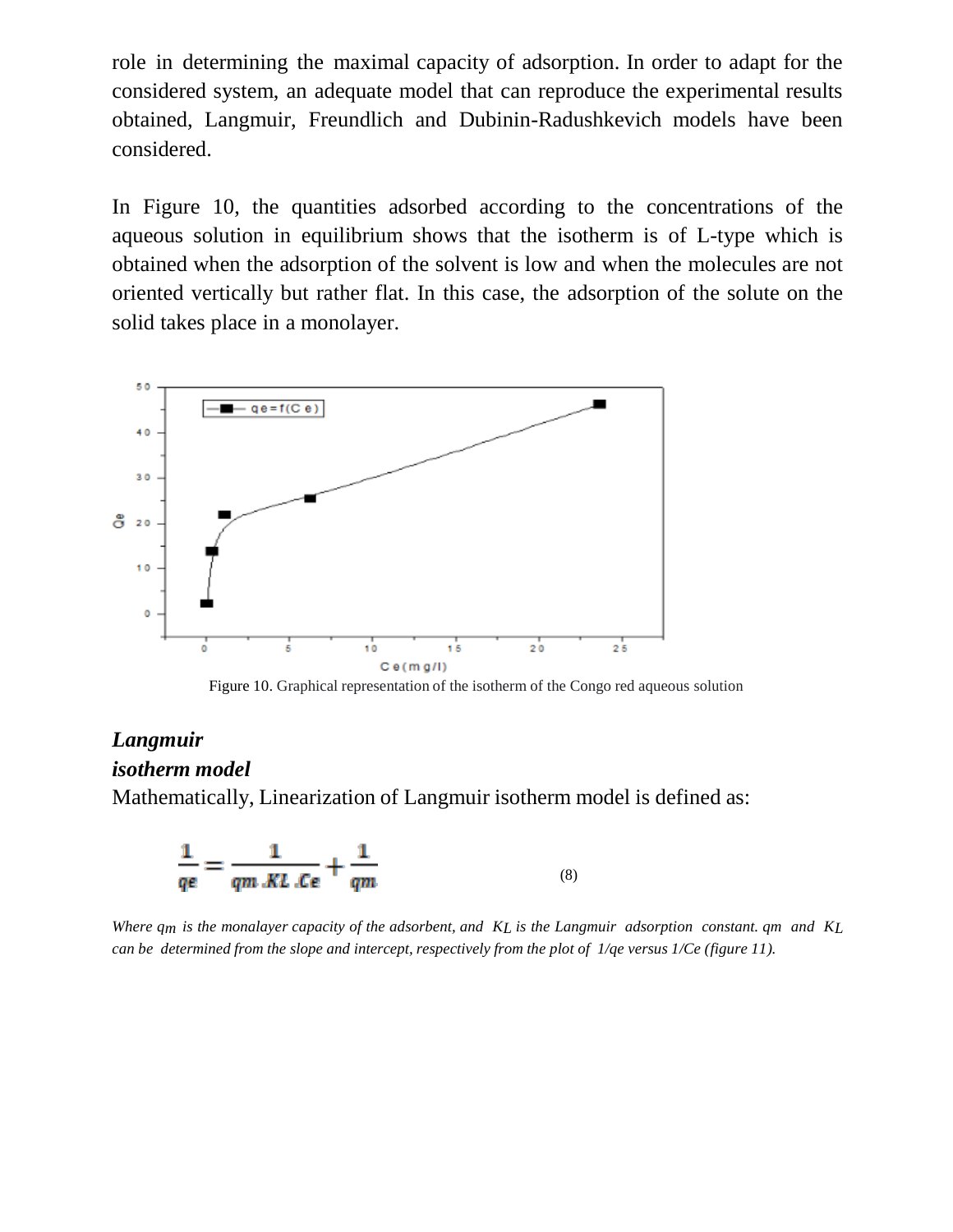

Figure 11. Langmuir linearization

#### *Freundlich isotherm model*

This model describes systems where the adsorption is done on heterogeneous surfaces with interactions between the adsorbed molecules; the linear form is given by:

$$
\log q_e = \log Kf + 1/n \log C_e \tag{9}
$$

The constant  $(Kf)$ , due to the bond energy, and the heterogeneity factor  $(1/n)$  which measures the deviation from the linear part are determined from the plot log qe versus log C<sub>e</sub>. The experimental results obtained at ambient temperature are presented in Figure 12. The Freundlich equation (8) is applied for the adsorption of the Congo red dye on our prepared LDH.



Figure 12. Freundlich linearization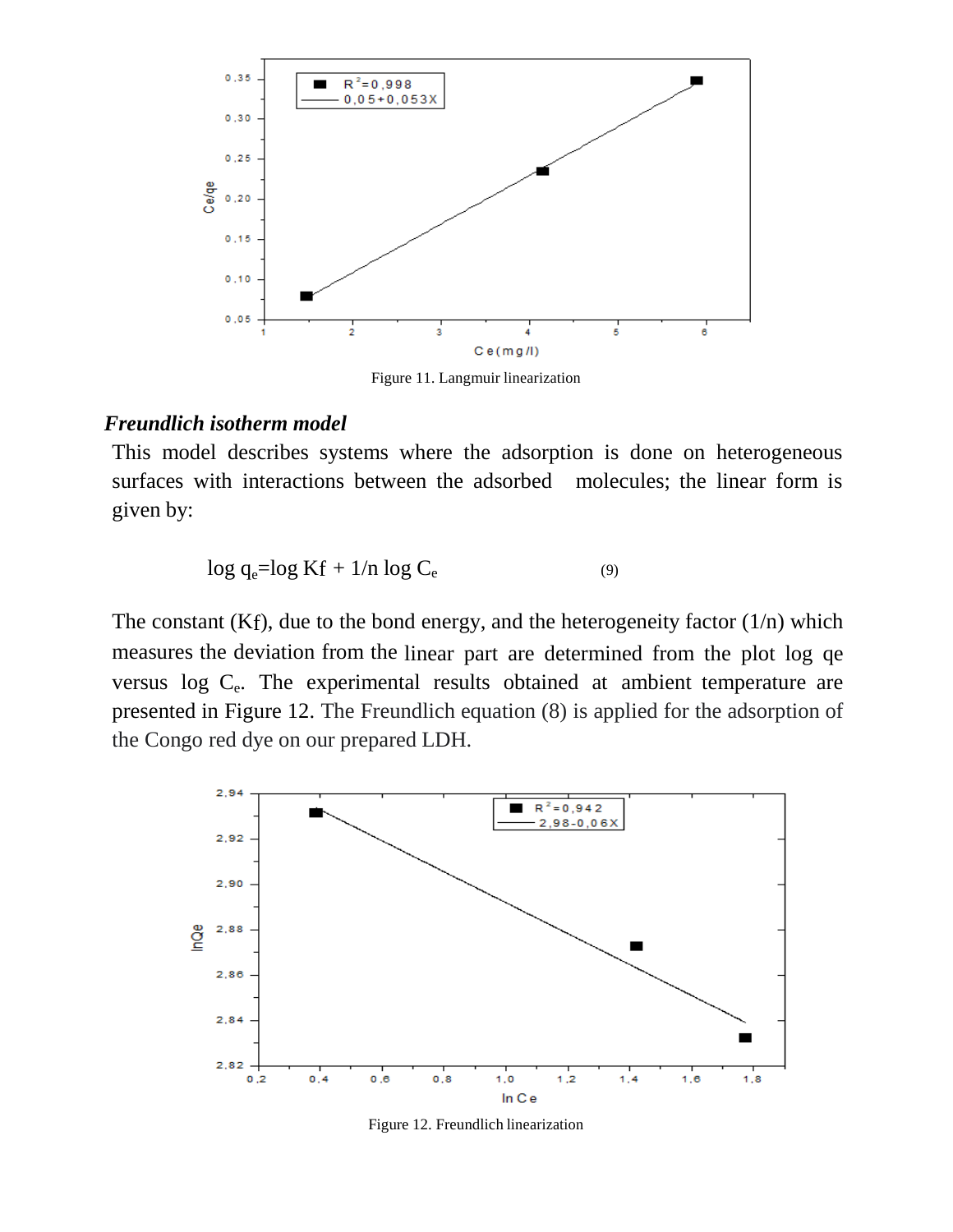| Table 3. Langmuir and Freundlich constants for the elimination of Congo red on ZnAl-SO4 |
|-----------------------------------------------------------------------------------------|
|-----------------------------------------------------------------------------------------|

| Langmuir model           |  | Freundlich model |    |  |
|--------------------------|--|------------------|----|--|
| $KL$ (l/mg)<br>Qm (mg/g) |  |                  | ΓF |  |
| ).52                     |  | $-0.023$         |    |  |

#### *Dubinin – Radushkevich Isotherm*

Plotting ln  $q_e = f(\epsilon^2)$  gives us the line of the slope  $\beta$ , and qs is the y-intercept. The results obtained are gathered in Table 4 and Figure 13 shows a linear adjustment.



Figure 13. Dubinin–Radushkevich model for dye retention

Table 4. Dubinin–Radushkevich parameters for the elimination of Congo red on ZnAl-SO4

| Dubinin Radushkevich model    |      |               |                |  |
|-------------------------------|------|---------------|----------------|--|
| qs<br>(mg/g)<br>$(mol2.kJ-2)$ |      | Е<br>(kj/mol) | $\mathbf{R}^2$ |  |
| 82,27                         | 5,43 | 0,130         | 0,992          |  |

These values indicate the predominance of physical adsorption  $(E < 8 \text{ kJ/mol})$ 

# *Kinetic study*

The kinetic adsorption of Congo red dye by ZnAl-SO4 is studied at different contact times in the batch system and has been tested with pseudo first order pseudo second order and Intra particles diffusion model.

### *Pseudo-first-order model*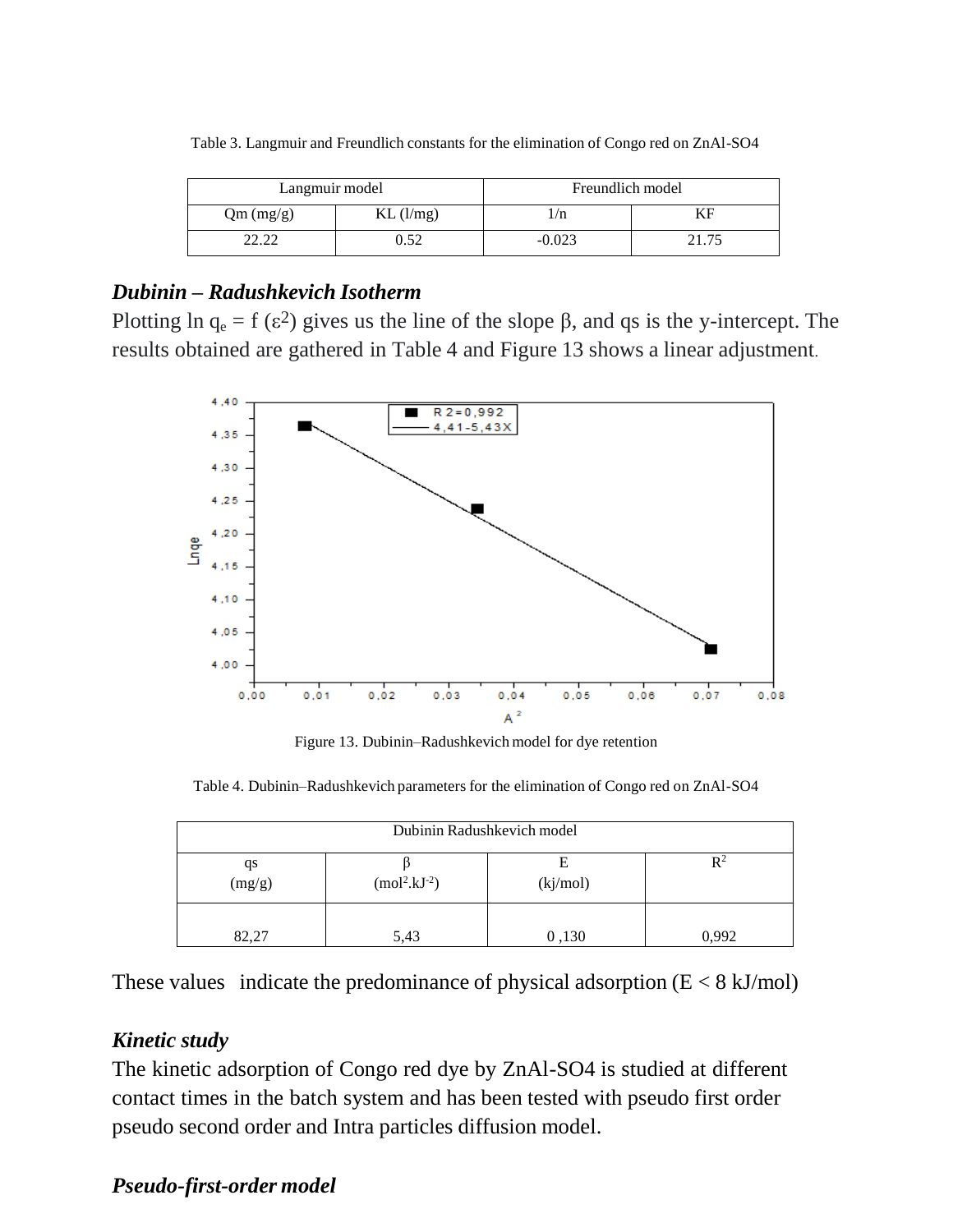The fitting results based on the pseudo-first order kinetic model are shown in Figure 14. The values for the kinetic models are shown in Table 5

$$
\ln(\mathbf{q}_e - \mathbf{q}_t) = \ln \mathbf{q}_e - \mathbf{k}_1 \mathbf{t}
$$
 (10)

Where  $q_e$  and  $q_t$  refer to the amount of mercury adsorbed per unit weight of Zn-Al-SO4 respectively at equilibrium *and at any time:*



Figure 14. Kinetics of pseudo first-order for congo red retention

#### *Pseudo-second-order*

Using the pseudo-second-order equation also, the adsorption process may be described. The differential equation is the following:

$$
\frac{t}{q_t} = \frac{1}{K_2 q_{eq}^2} + \frac{1}{q_{eq}^2} t \tag{11}
$$

The results obtained (Figure 15) show that the pseudo-second-order model is more suitable to describe the kinetics of the retention of Congo red toxic dye by ZnAl- $SO_4$ .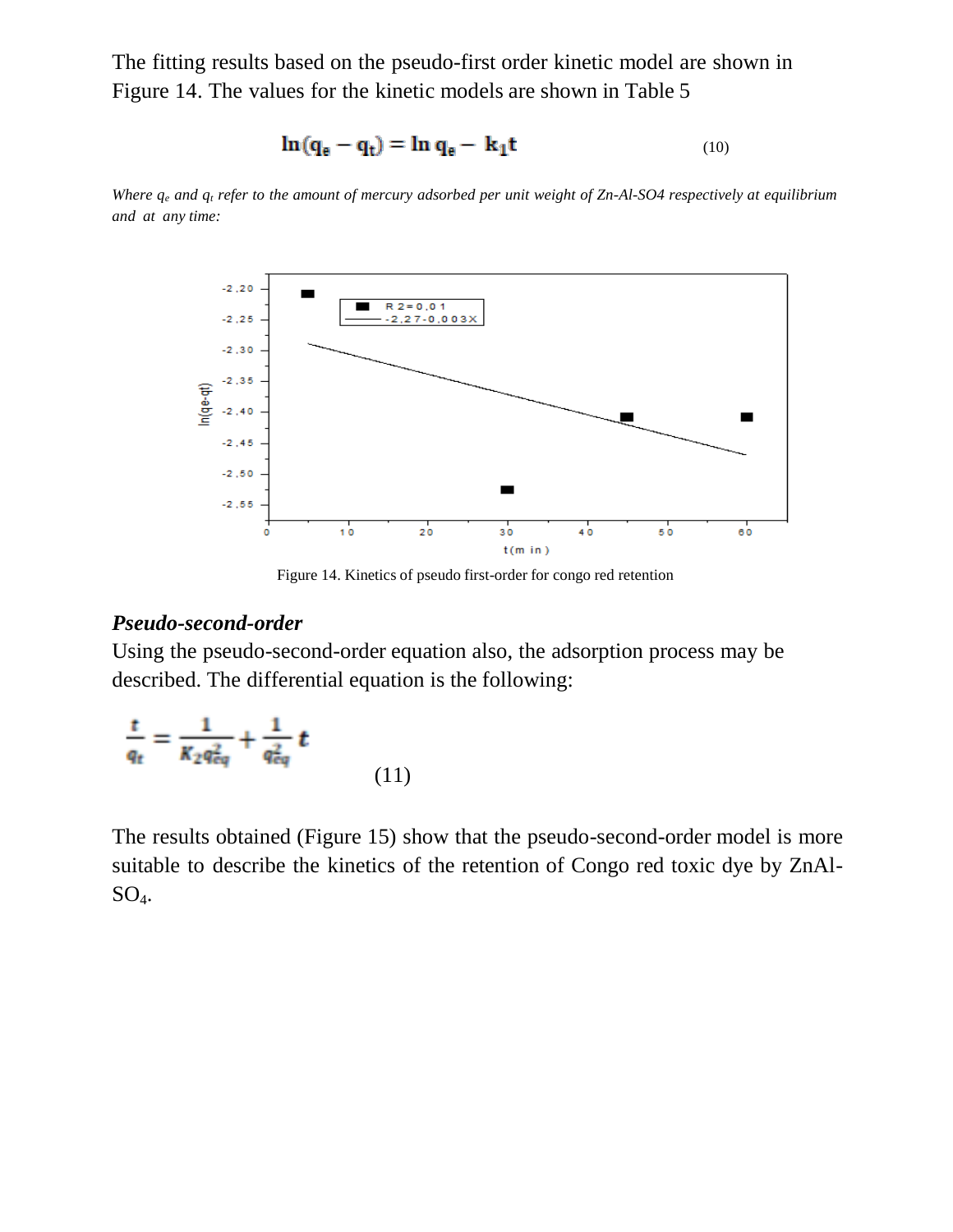

Figure 15. Kinetics of pseudo second order for Congo red retention

#### *Intra particles diffusion model*

Solute transfer is generally characterized by either the external mass transfer step or intra particle diffusion or both. To study the existence of intraparticle diffusion during adsorption, the most widely used equation (12) is that given by (Abdel-Ghani et al ., 2016).



$$
\mathbf{q}_{\mathbf{e}} = \mathbf{K}_{\mathbf{I}} \mathbf{C}^{\mathbf{0.5}} + \mathbf{C} \tag{12}
$$

Figure 16. Diffusion model of Congo red dye particles

From figure 16, we distinguish a double linearity reflecting the existence of two stages: firstly, the high adsorption rate, resulting from the diffusion of the outer film and through the boundary layer of the outer surface of the adsorbent. Second, the adsorption process is controlled by intra-particle diffusion, which is characterized by slowing the rate of adsorption, and it is known as the rate-limiting step. These two phases are involved simultaneously during adsorption.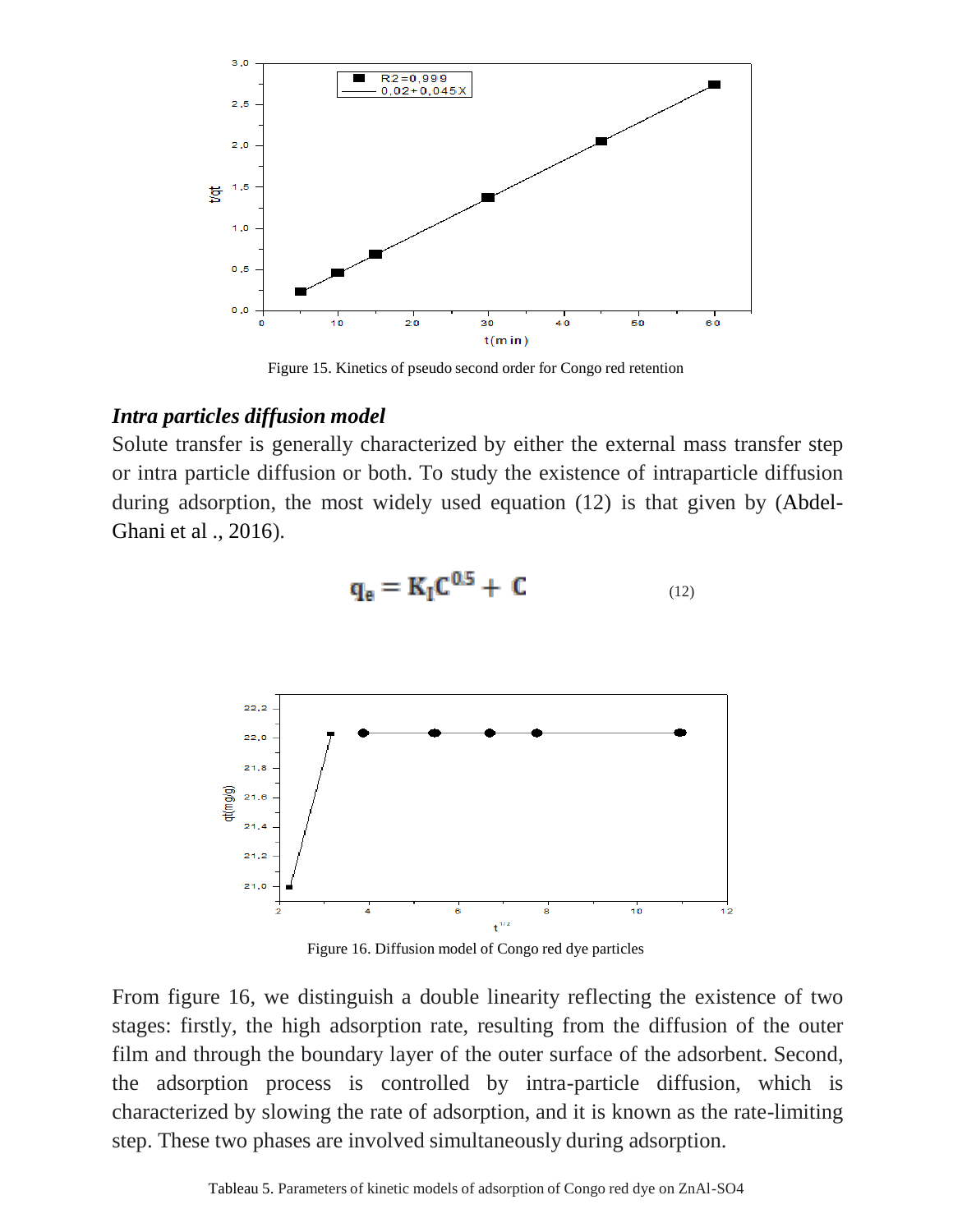|                    | Qe exp (mg/g)   | $K_1(l/min), K_2(g/min, mg)$ |  | Qe (mg/g) |  | $R^2$          |
|--------------------|-----------------|------------------------------|--|-----------|--|----------------|
| Pseudo $1st$ order | 22,08           | 0,003                        |  | 0,10      |  | 0,01           |
| Pseudo $2nd$ order | 22.08           | 9.87                         |  | 22,22     |  | 0.999          |
| diffusion model    | $Qe \exp(mg/g)$ | Kint $(mg/g/min^{1/2})$      |  | Ci(mg/g)  |  | $\mathbb{R}^2$ |
| Step 1             | 22,03           | $3,55 \times 10^{-4}$        |  | 22.03     |  | 0.97           |
| Step 2             | 22,03           | 1,12                         |  | 18,50     |  | ۰.             |

#### *Material Regeneration*

The economic and environmental aspect of the use of adsorbent materials makes it important to reuse anionic clays, given their low cost and their ability to regenerate. After an adsorption with a yield R of almost 100%, desorption has been carried out using a solution of NaOH of known concentration  $C = 5 \times 10^{-3}$  M which is chosen after many trials using different NaOH concentrations.

The material used has been used for seven cycles showing best performance at each cycle.



Figure 17. Recycling and reuse of ZnAl-SO4 towards adsorption of Congo red

### **CONCLUSION**

Our prepared material (ZnAl-SO4) was found very effective adsorbent for the removal of Congo red dye from aqueous solutions. The synthetic method used to synthesize this adsorbent by chemical co-precipitation method is highly efficient and very low cost. This compound adsorbent showed that elimination can reach 100% under the optimal conditions and can be used at least for seven cycles. This can allow us to provide this adsorbent (Zn-AlSO4) for the waste water treatments.

*Acknowledgements.* This work was supported by Dr Moulay Tahar University, Saida, Algeria and "PunchOrga" Network (Pole Universitaire Normand de Chimie Organique), the "Ministère de la Recherche et des Nouvelles Technologies," CNRS (Centre National de la Recherche Scientifique).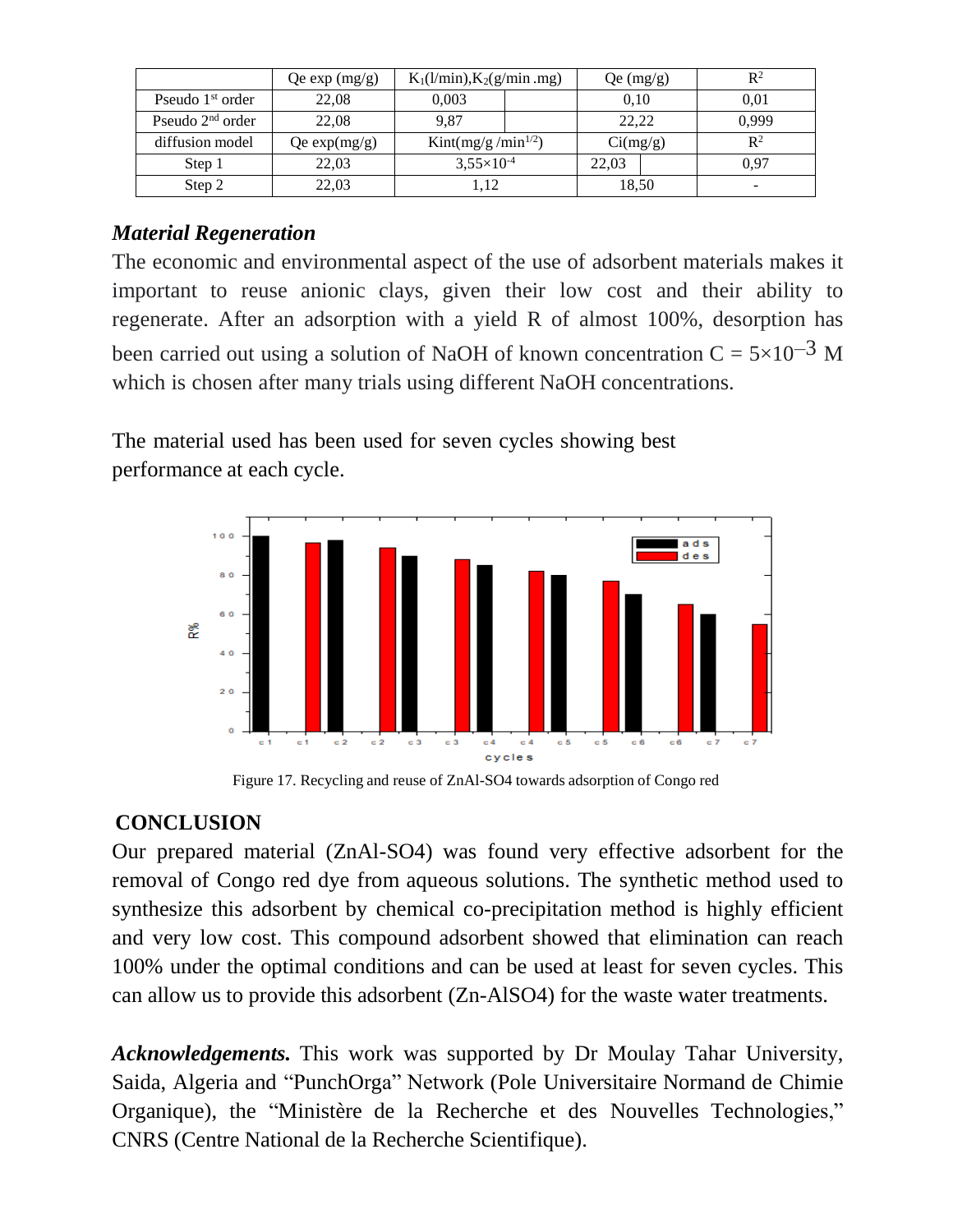#### **REFERENCES**

- 1. Abdel-Ghani, N., Rawash, E., & El-Chaghaby, G. (2016). Equilibrium and kinetic study for the adsorption of p-nitrophenol from wastewater using olive cake based activated carbon. *Global Journal of Environmental Science and Management, 2*(1), 11-18;
- 2. Agarwal, M., & Singh, K. (2017). Heavy metal removal from wastewater using various adsorbents: a review. *Journal of Water Reuse and Desalination, 7*(4), 387-419;
- 3. Alipour, M., Vosoughi, M., Mokhtari, S. A., Sadeghi, H., Rashtbari, Y., Shirmardi, M., & Azad, R. (2021). Optimising the basic violet 16 adsorption from aqueous solutions by magnetic graphene oxide using the response surface model based on the Box–Behnken design. *International Journal of Environmental Analytical Chemistry, 101*(6), 758-777;
- 4. Boulaiche, W., Hamdi, B., & Trari, M. (2019). Removal of heavy metals by chitin: equilibrium, kinetic and thermodynamic studies. *Applied Water Science, 9*(2), 1-10;
- 5. Carro, L., Barriada, J. L., Herrero, R., & de Vicente, M. E. S. (2015). Interaction of heavy metals with Capretreated Sargassum muticum algal biomass: Characterization as a cation exchange process. *Chemical Engineering Journal, 264*, 181-187;
- 6. Chen, Y., Pan, B., Li, H., Zhang, W., Lv, L., & Wu, J. (2010). Selective removal of Cu (II) ions by using cation-exchange resin-supported polyethyleneimine (PEI) nanoclusters. *Environmental science & technology, 44*(9), 3508-3513;
- 7. Delgado, R. R., De Pauli, C. P., Carrasco, C. B., & Avena, M. J. (2008). Influence of MII/MIII ratio in surface-charging behavior of Zn–Al layered double hydroxides. *Applied Clay Science, 40*(1-4), 27-37;
- 8. Ferrandon, O., & Bouabane, H. (2001). Influence d'alcools aliphatiques sur l'adsorption d'acides aminés sur charbon actif. *Comptes Rendus de l'Académie des Sciences-SeriesIIC-Chemistry, 4*(12), 879-883;
- 9. Gong, J., Liu, T., Wang, X., Hu, X., & Zhang, L. (2011). Efficient removal of heavy metal ions from aqueous systems with the assembly of anisotropic layered double hydroxide nanocrystals@ carbon nanosphere. *Environmental science* & *technology*, 45(14), 6181-6187;
- 10. Guiza, S., Hajji, H., & Bagane, M. (2019). External mass transport process during the adsorption of fluoride from aqueous solution by activated clay. *Comptes Rendus Chimie, 22*(2-3), 161-168;
- 11. Guiza,S. & Bagane,M. (2022) Kinetics study of Congo red dye adsorption from aqueous solutions onto bentonite; Journal of Water Science. 10:07;
- 12. Järup, L. (2003). Hazards of heavy metal contamination. *British medical bulletin, 68*(1), 167-182;
- 13. Joshi, N. C., Malik, N., & Singh, A. (2020). Synthesis and characterizations of polythiophene–Al2O3 based nanosorbent and its applications in the removal of Pb2+, Cd2+ and Zn2+ ions. *Journal of Inorganic and Organometallic Polymers and Materials, 30*(4), 1438-1447;
- 14. Kadari, M., Kaid, M. h., Ben Ali, M., & Villemin, D. (2016). The intercalation of Zn/Al-HDL by the diamino-dodecylphosphonic acid: synthesis and properties of adsorption of basic fuchsine. *Journal of the Chinese Advanced Materials Society, 4*(2), 148-157;
- 15. Lahreche, S., Moulefera, I., El Kebir, A., Sabantina, L., Kaid, M., & Benyoucef, A. (2022). Application of Activated Carbon Adsorbents Prepared from Prickly Pear Fruit Seeds and a Conductive Polymer Matrix to Remove Congo Red from Aqueous Solutions. *Fibers*, *10*(1), 7;
- 16. Luo, J., Luo, X., Crittenden, J., Qu, J., Bai, Y., Peng, Y., & Li, J. (2015). Removal of antimonite (Sb (III)) and antimonate (Sb (V)) from aqueous solution using carbon nanofibers that are decorated with zirconium oxide (ZrO2). *Environmentalscience & technology, 49*(18), 11115-11124;
- 17. Mahassene, M., M'hamed, K., Mohamed, K., Ali, M. B., & Villemin, D. (2016). The intercalation of Zn/Al HDL by diaminododecylphosphonic acid: synthesis and properties of absorption of cadmium. *Adv. Mater. Manu Charac., 6*(1), 21-28;
- 18. Miyata, S. (1975). The Syntheses of Hydrotalcite-Like Compounds and Their Structures and Physico-Chemical Properties—I: The Systems Mg2+-Al3+-NO 3−, Mg2+-Al3+-Cl−, Mg2+-Al3+-ClO 4−, Ni2+- Al3+-Cl− and Zn2+-Al3+-Cl−. *Clays and Clay Minerals, 23*(5), 369-375;
- 19. Mnasri-Ghnimi, S., & Frini-Srasra, N. (2019). Removal of heavy metals from aqueous solutions by adsorption using single and mixed pillared clays. *Applied Clay Science, 179*, 105151;
- 20. Naseem, K., Begum, R., Wu, W., Usman, M., Irfan, A., Al-Sehemi, A. G., & Farooqi, Z. H. (2019). Adsorptive removal of heavy metal ions using polystyrene-poly (N-isopropylmethacrylamide-acrylic acid) core/shell gel particles: adsorption isotherms and kinetic study. *Journal of Molecular Liquids, 277*, 522- 531;
- 21. Niazi, A., Momeni-Isfahani, T., & Ahmari, Z. (2009). Spectrophotometric determination of mercury in water samples after cloud point extraction using nonionic surfactant Triton X-114. *Journal of Hazardous Materials, 165*(1-3), 1200-1203;
- 22. Qu, Z., Fang, L., Chen, D., Xu, H., & Yan, N. (2017). Effective and regenerable Ag/graphene adsorbent for Hg (II) removal from aqueous solution. *Fuel, 203*, 128-134;
- 23. Sajid, M., Nazal, M. K., Baig, N., & Osman, A. M. (2018). Removal of heavy metals and organic pollutants from water using dendritic polymers based adsorbents: a critical review. *Separation and Purification Technology, 191*, 400-423;